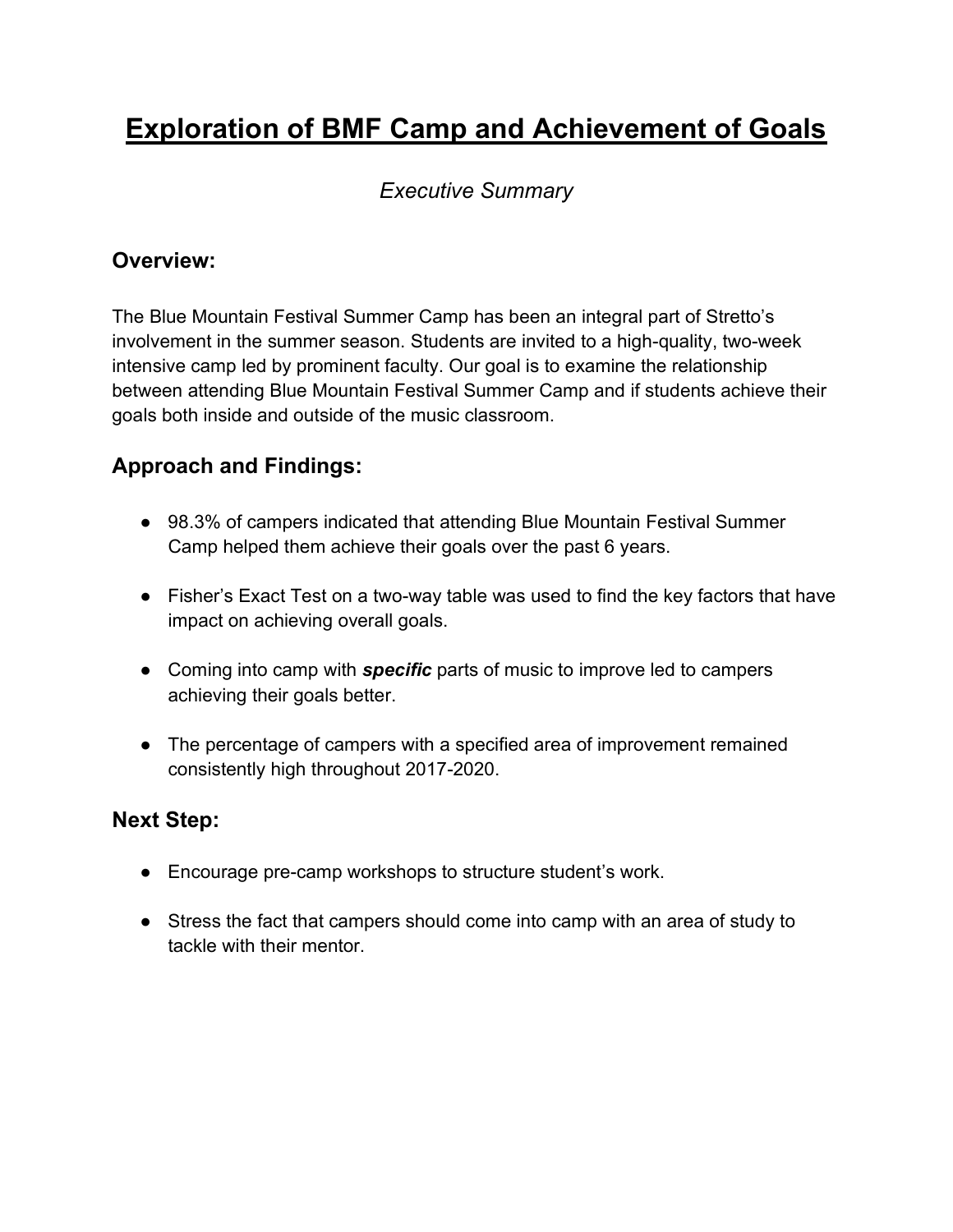## Full Report: Does Attending Blue Mountain Festival Summer Camp Help You Achieve Your Goals

#### Introduction:

In this report we attempt to examine if Blue Mountain Festival Summer Camp has allowed students to achieve their goals. In solving this question, we can understand if the organization is taking the proper measures to provide a constructive environment for campers to learn in. Upon learning the results, the necessary changes can be made to help satisfy the needs of the students attending camp.

To help solve this question, data collected from over 6 years was examined. Said data contained answers to both a pre-survey taken before camp and a post-survey taken after the camp from students. Pre-survey questions included basic questions surrounding age, instrument, teacher, familiarity with Blue Mountain Festival Summer Camp, current repertoire, self-evaluation, and areas for improvement. On the other hand, post-survey questions included questions surrounding reflection on the experience attending camp as well as more self-evaluation.

#### Analysis:

Firstly, an analysis of goals achieved throughout 2015-2020 was completed. Please view Figure 1 and Figure 2 for an overview of the percentage of survey respondents who indicated that they had accomplished their goals in the post-survey. Figure 1 shows the percentages in each of the six years, and Figure 2 shows the overall percentage.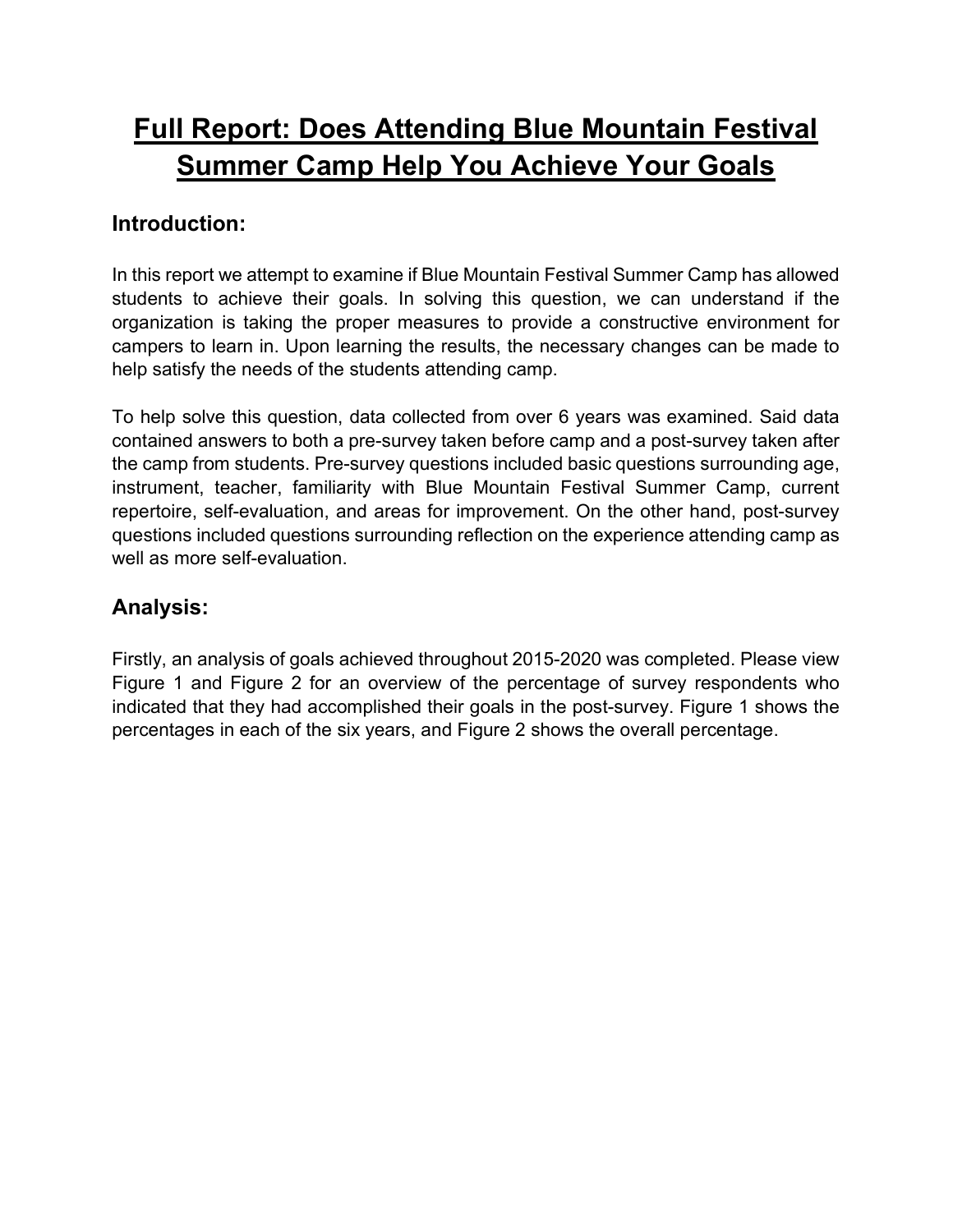

Figure 1. Summary of Percentage of Campers Who Achieved Goals by Year



Figure 2. Complete Summary of Percentage of Campers Who Achieved Goals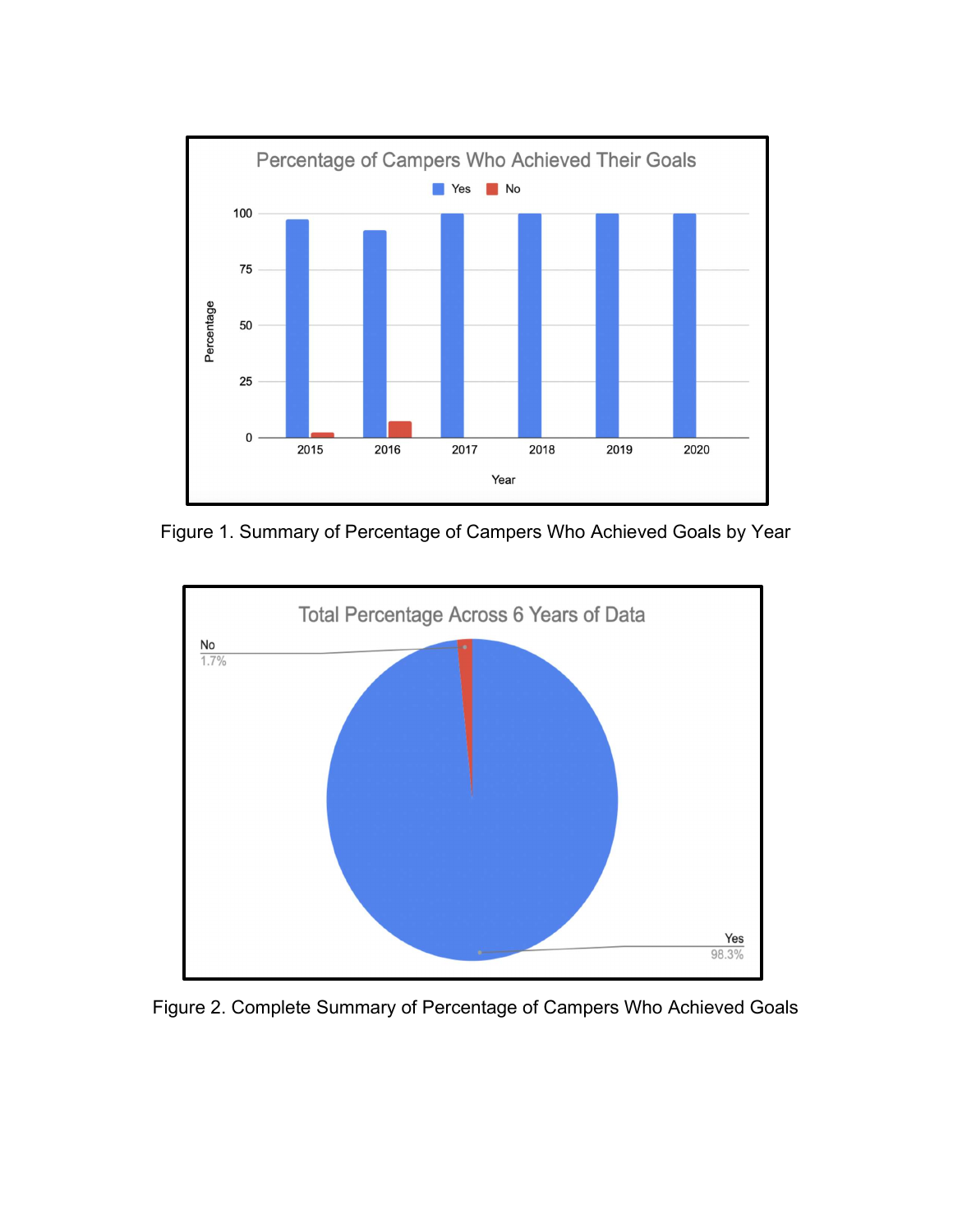As we can see, Blue Mountain Festival campers have consistently been able to achieve their goals across the 6 years of data collected. In 2015, 1 out of 42 people reported that they did not achieve their goals, while in 2016, 3 out of 41 people reported that they did not achieve their goals. Note that the person who reported "no" in 2015 also did so the following year in 2016.

The next section of work refers to the data gathered in the year 2016. A deeper analysis into the participants who indicated that their goals were not achieved was explored. Multiple factors were examined to see what could possibly explain who accomplished their goals or not, including type of instrument (string / wind), level of play (beginner/intermediate/high), previous number of years at the camp were all explored, but none were significant.

However, there was an important factor that was discovered that impacted whether the campers were able to accomplish their goals: having a **specific** area of improvement in mind before camp (collected in the pre-survey). Refer to the two-way table below for a summary of the relationship between campers' pre-camp goals and if they were able to accomplish them<sup>1</sup> .

|                                                          | <b>Achieved Goals (Post)</b> | <b>Did Not Achieve</b><br><b>Goals (Post)</b> | Total |
|----------------------------------------------------------|------------------------------|-----------------------------------------------|-------|
| <b>Had Specific Areas of</b><br><b>Improvement (Pre)</b> | 34                           | 0                                             | 34    |
| No Specific Areas of<br><b>Improvement (Pre)</b>         |                              | 3                                             | 5     |
| Total                                                    | 36                           | 3                                             | 39    |

Normally, a chi-square test of independence would suffice in analyzing a two-way contingency table. However, our data does not have the necessary size in some of the slots to satisfy the conditions of a chi-square test. Therefore, Fisher's Exact Test is used to obtain a result for the significance test.

**The Null Hypothesis** is that achieving and not achieving your goals after attending Blue Mountain Festival Camp are equally likely no matter if one had a specific, desired area of improvement.

<sup>1</sup> Note that 2 people who participated in the post-survey didn't complete the pre-survey questions, so the total number in the table is 39.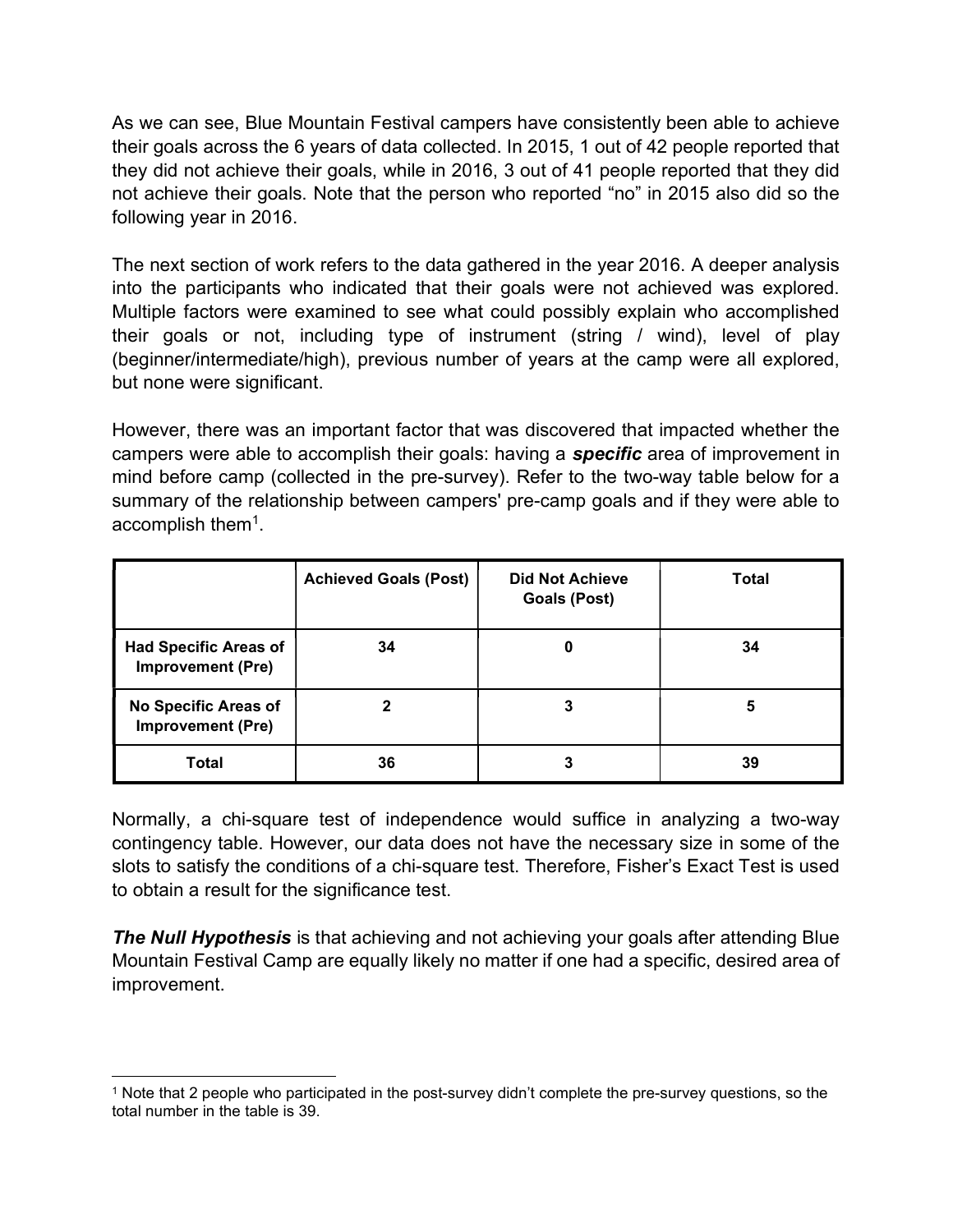**The Alternative Hypothesis** is that having a specific, desired area of improvement helps one achieve their goals after attending Blue Mountain Festival Camp.

The exact hypergeometric probability of observing this particular arrangement of the

data under the null hypothesis is:  $p\;=\;$  $\binom{34}{34}\binom{5}{2}$  $\binom{39}{36}$  $= 0.001$ 

Under the given contingency table, the resulting p-value is 0.001, which less than 0.05; we reject the null hypothesis and instead claim that there is significant evidence that having an idea of an area of improvement does indeed help one achieve their goals after attending Blue Mountain Festival Camp. In the future, Blue Mountain Festival will look to prepare students to reflect on what they want out of the camp before attending in order to maximize their intellectual and musical capacity.

Inspired by this finding, the columns of data containing information about the camper's indication of a specific pre-survey area of improvement for 2017, 2018, 2019, and 2020 were analyzed. Figure 3 shows the percentage of campers who had specified an area of improvement in the pre-survey.



Figure 3. Trend of Percentage of Campers with Specified Areas of Improvement